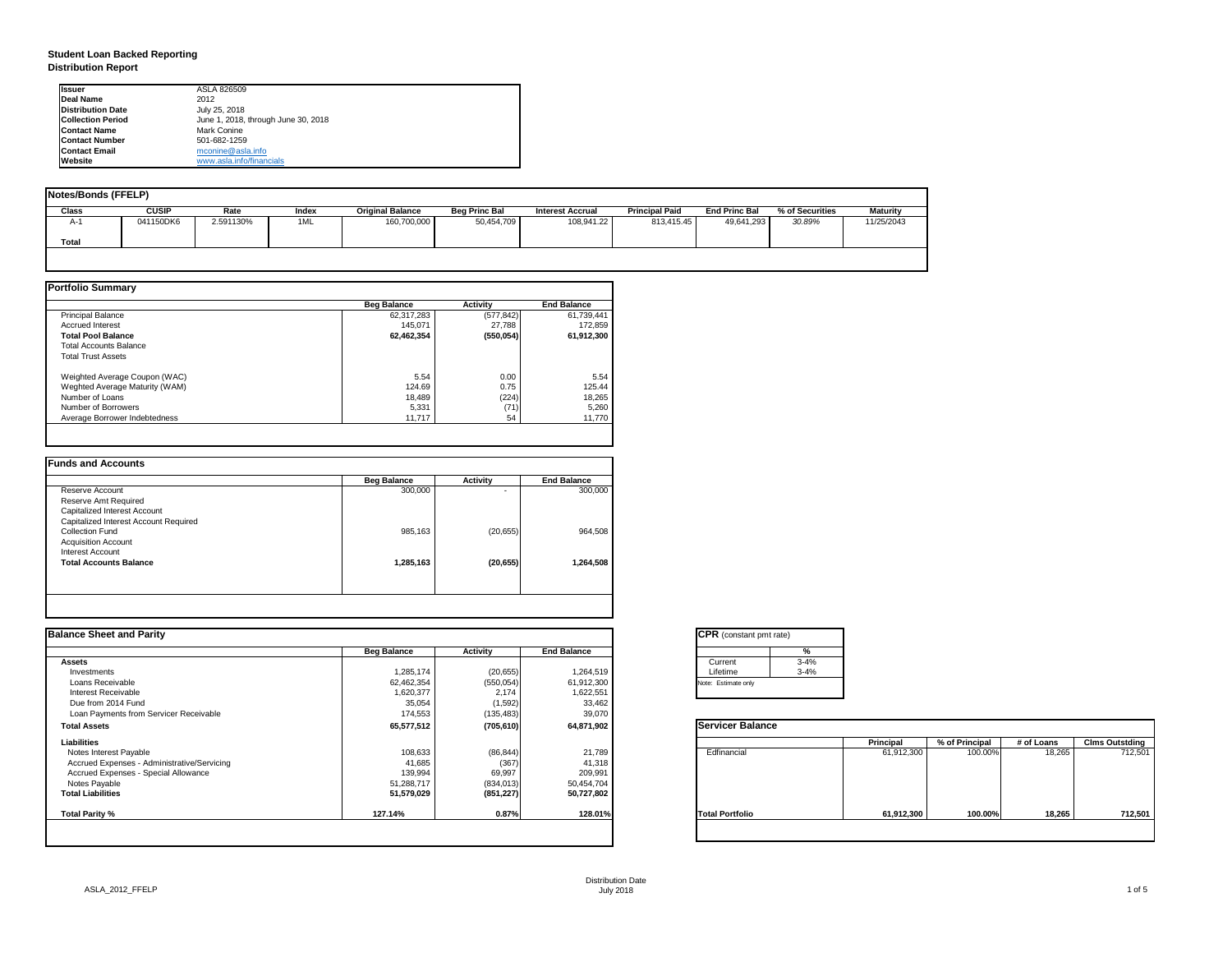|                           | # of Loans       |               | <b>Principal</b> |               |                  | % of Principal | <b>WAC</b>       |        | <b>WARM</b>      |               |
|---------------------------|------------------|---------------|------------------|---------------|------------------|----------------|------------------|--------|------------------|---------------|
|                           | <b>Beginning</b> | <b>Ending</b> | <b>Beginning</b> | <b>Ending</b> | <b>Beginning</b> | <b>Ending</b>  | <b>Beginning</b> | Ending | <b>Beginning</b> | <b>Ending</b> |
| In School                 | 49               | 40            | 188,059          | 157,050       | 0.30%            | 0.25%          | 5.71             | 6.05   | 118.94           | 118.73        |
| Grace                     | 33               | 30            | 107,274          | 97,963        | 0.17%            | 0.16%          | 5.66             | 4.91   | 120.00           | 119.89        |
| Repayment                 |                  |               |                  |               |                  |                |                  |        |                  |               |
| Current                   | 11,861           | 11,688        | 36,978,711       | 36,709,441    | 59.20%           | 59.29%         | 5.65             | 5.64   | 132.05           | 133.64        |
| 31-60 Days Delinquent     | 593              | 544           | 2,266,702        | 2,153,787     | 3.63%            | 3.48%          | 5.78             | 5.78   | 124.05           | 125.99        |
| 61-90 Days Delinquent     | 380              | 403           | 1,489,433        | 1,452,567     | 2.38%            | 2.35%          | 5.73             | 5.75   | 120.91           | 119.08        |
| 91-120 Days Delingent     | 275              | 273           | 1,185,989        | 1,116,942     | 1.90%            | 1.80%          | 5.86             | 5.77   | 122.52           | 116.00        |
| 121-180 Days Delinquent   | 363              | 364           | 1,275,898        | 1,433,988     | 2.04%            | 2.32%          | 5.58             | 5.65   | 109.47           | 122.19        |
| 181-270 Days Delinquent   | 321              | 330           | 1,239,339        | 1,219,787     | 1.98%            | 1.97%          | 5.76             | 5.72   | 116.14           | 109.62        |
| 271+ Days Delinquent      | 444              | 351           | 2,011,464        | 1,428,314     | 3.22%            | 2.31%          | 5.71             | 5.79   | 106.67           | 106.49        |
| <b>Total Repayment</b>    | 14,237           | 13,953        | 46,447,535       | 45,514,827    | 74.36%           | 73.51%         | 5.67             | 5.66   | 128.91           | 130.52        |
| Forbearance               | 2,140            | 2,197         | 8,642,645        | 8,809,949     | 13.84%           | 14.23%         | 5.71             | 5.74   | 124.17           | 121.21        |
| Deferment                 | 1,959            | 1,894         | 6,822,280        | 6,662,479     | 10.92%           | 10.76%         | 5.61             | 5.60   | 123.78           | 124.35        |
| <b>Claims in Progress</b> | 71               | 151           | 254,561          | 670,034       | 0.41%            | 1.08%          | 5.84             | 5.87   | 126.48           | 123.02        |
| <b>Claims Denied</b>      |                  |               |                  |               |                  |                |                  |        |                  |               |
| <b>Total Portfolio</b>    | 18,489           | 18,265        | 62,462,354       | 61,912,300    | 100.00%          | 100.00%        | 5.67             | 5.67   | 127.64           | 128.41        |

# **Portfolio by Loan Type** Subsidized Consolidation Loans Unsubsidized Consolidation Loans Subsidized Stafford Loans 10,436 10,311 28,360,051 28,099,655 45.40% 45.39% 5.53 5.53 119.58 120.17 Unsubsidized Stafford Loans 7,755 | 32,382,543 | 51.84%| 51.84%| 5.66 | 5.66 | 135.37 | 136.28 PLUS/GradPLUS Loans 298 292 1,719,761 1,674,073 2.75% 2.70% 8.09 8.08 114.99 115.44 SLS Loans<br>Total Portfolio **Total Portfolio 18,489 18,265 62,462,354 61,912,300 100.00% 100.00% 5.67 5.67 127.64 128.41**

| <b>Delinquency Status</b>           |                  |        |                  |               |                  |                |                  |               |                  |               |
|-------------------------------------|------------------|--------|------------------|---------------|------------------|----------------|------------------|---------------|------------------|---------------|
|                                     | # of Loans       |        | <b>Principal</b> |               |                  | % of Principal | <b>WAC</b>       |               | <b>WARM</b>      |               |
|                                     | <b>Beginning</b> | Ending | <b>Beginning</b> | <b>Ending</b> | <b>Beginning</b> | <b>Ending</b>  | <b>Beginning</b> | <b>Ending</b> | <b>Beginning</b> | <b>Ending</b> |
| Current                             | 11,861           | 11,688 | 36,978,711       | 36,709,441    | 79.61%           | 80.65%         | 5.65             | 5.64          | 132.05           | 133.64        |
| 31-60 Days Delinquent               | 593              | 544    | 2,266,702        | 2,153,787     | 4.88%            | 4.73%          | 5.78             | 5.78          | 124.05           | 125.99        |
| 61-90 Days Delinquent               | 380              | 403    | 489,433          | 1,452,567     | 3.21%            | 3.19%          | 5.73             | 5.75          | 120.91           | 119.08        |
| 91-120 Days Delingent               | 275              | 273    | 1,185,989        | 1,116,942     | 2.55%            | 2.45%          | 5.86             | 5.77          | 122.52           | 116.00        |
| 121-180 Days Delinquent             | 363              | 364    | 1,275,898        | 1,433,988     | 2.75%            | 3.15%          | 5.58             | 5.65          | 109.47           | 122.19        |
| 181-270 Days Delinquent             | 321              | 330    | 1,239,339        | 1,219,787     | 2.67%            | 2.68%          | 5.76             | 5.72          | 116.14           | 109.62        |
| 271+ Days Delinquent                | 444              | 351    | 2,011,464        | 1,428,314     | 4.33%            | 3.14%          | 5.71             | 5.79          | 106.67           | 106.49        |
| <b>Total Portfolio in Repayment</b> | 14,237           | 13,953 | 46,447,535       | 45,514,827    | 100.00%          | 100.00%        | 5.67             | 5.66          | 128.91           | 130.52        |

### **Portfolio by Program Type**

|                  | <b>Principal</b><br># of Loans |                  |               | % of Principal   |               | <b>WAC</b>       |               | <b>WARM</b>      |               |  |
|------------------|--------------------------------|------------------|---------------|------------------|---------------|------------------|---------------|------------------|---------------|--|
| <b>Beginning</b> | <b>Ending</b>                  | <b>Beginning</b> | <b>Ending</b> | <b>Beginning</b> | <b>Ending</b> | <b>Beginning</b> | <b>Ending</b> | <b>Beginning</b> | <b>Ending</b> |  |
|                  |                                |                  |               |                  |               |                  |               |                  |               |  |
| 10,436           | 10,311                         | 28,360,051       | 28,099,655    | 45.40%           | 45.39%        | 5.53             | 5.53          | 119.58           | 120.17        |  |
| 7,755            | 7,662                          | 32,382,543       | 32,138,571    | 51.84%           | 51.91%        | 5.66             | 5.66          | 135.37           | 136.28        |  |
| 298              | 292                            | 1,719,761        | 1,674,073     | 2.75%            | 2.70%         | 8.09             | 8.08          | 114.99           | 115.44        |  |
| 18,489           | 18,265                         | 62,462,354       | 61,912,300    | 100.00%          | 100.00%       | 5.67             | 5.67          | 127.64           | 128.41        |  |

| <b>Portfolio by Program Type</b>           |                  |               |                  |                  |                  |                |                  |            |                  |             |  |
|--------------------------------------------|------------------|---------------|------------------|------------------|------------------|----------------|------------------|------------|------------------|-------------|--|
|                                            |                  | # of Loans    |                  | <b>Principal</b> |                  | % of Principal |                  | <b>WAC</b> |                  | <b>WARM</b> |  |
|                                            | <b>Beginning</b> | <b>Ending</b> | <b>Beginning</b> | <b>Ending</b>    | <b>Beginning</b> | <b>Ending</b>  | <b>Beginning</b> | Ending     | <b>Beginning</b> | Ending      |  |
| Graduate / 4-Year Loans                    | 14,238           | 14,046        | 49,864,054       | 49,389,643       | 79.83%           | 79.77%         | 5.66             | 5.66       | 127.64           | 128.43      |  |
| 2-Year Loans                               | 3,942            | 3,913         | 11,845,544       | 11,775,066       | 18.96%           | 19.02%         | 5.69             | 5.69       | 128.03           | 128.71      |  |
| Proprietary / Technical / Vocational Loans | 309              | 306           | 752,756          | 747,591          | 1.21%            | 1.21%          | 5.62             | 5.64       | 121.60           | 122.40      |  |
| Unknown (Consolidation) Loans              |                  |               |                  |                  |                  |                |                  |            |                  |             |  |
| Other Loans                                |                  |               |                  |                  |                  |                |                  |            |                  |             |  |
| <b>Total Portfolio</b>                     | 18,489           | 18,265        | 62,462,354       | 61,912,300       | 100.00%          | 100.00%        | 5.67             | 5.67       | 127.64           | 128.41      |  |
|                                            |                  |               |                  |                  |                  |                |                  |            |                  |             |  |

|                        | # of Loans       |               | <b>Principal</b> |               | % of Principal   |               |
|------------------------|------------------|---------------|------------------|---------------|------------------|---------------|
|                        | <b>Beginning</b> | <b>Ending</b> | <b>Beginning</b> | <b>Ending</b> | <b>Beginning</b> | <b>Ending</b> |
| <b>Fixed Loans</b>     | 10,846           | 10,722        | 41,602,721       | 41,273,156    | 66.60%           | 66.66%        |
| Variable Loans         | 7,643            | 7,543         | 20,859,633       | 20,639,144    | 33.40%           | 33.34%        |
| T-Bill Loans           | 7,643            | 7,543         | 20,859,633       | 20,639,144    | 33.40%           | 33.34%        |
| <b>CMT Loans</b>       |                  |               |                  |               |                  |               |
| <b>Total Portfolio</b> | 18,489           | 18,265        | 62,462,354       | 61,912,300    | 100.00%          | 100.00%       |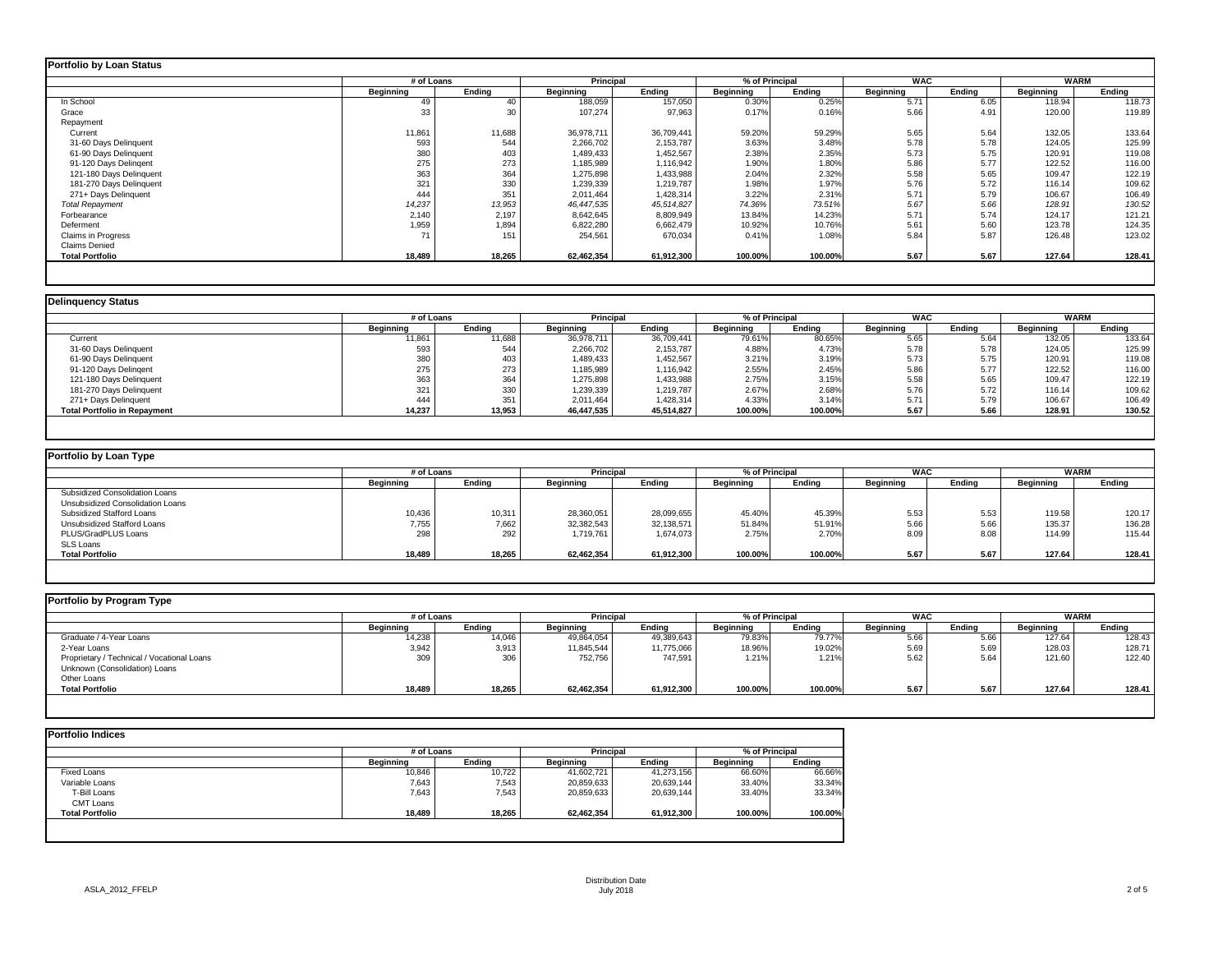**Distribution Date July 25, 2018 Collection Period** June 1, 2018, through June 30, 2018

# **Collection Activity**

| <b>Collection Account</b>                                                                    | as of 6/30/2018 |
|----------------------------------------------------------------------------------------------|-----------------|
| Beginning Balance - June 1, 2018                                                             | 985,163         |
| <b>Collection Amount Received</b>                                                            | 962,746         |
| Recoveries                                                                                   |                 |
| Reserve Account                                                                              |                 |
| <b>Excess of Required Reserve Account</b>                                                    |                 |
| Interest on Investment Earnings                                                              | 1,762           |
| Capitalized Interest Account (after a stepdown or release date)                              |                 |
| <b>Acquisition Account</b>                                                                   |                 |
| <b>Payments from Guarantor</b>                                                               |                 |
| Transfer from 2010 Collection Fund for correction of error                                   |                 |
| <b>Required Repurchases</b>                                                                  |                 |
| Special Allowance Payable to Department of Education                                         |                 |
| <b>Consolidation Rebate Fees</b>                                                             |                 |
| Rating Agency Surveillance Fees                                                              |                 |
| Principal payments, interest payments, administration fees, servicing fees, and trustee fees | (985, 163)      |
| Other Amounts Received in Collection                                                         |                 |
| <b>Total Available Funds</b>                                                                 | 964,508         |

| <b>Fees Due for Current Period</b> | as of 6/30/2018 |
|------------------------------------|-----------------|
| Indenture Trustee Fees             | 833.33          |
| <b>Servicing Fees</b>              | 36,153          |
| <b>Administration Fees</b>         | 5,165           |
| Late Fees                          |                 |
| <b>Other Fees</b>                  |                 |
| <b>Total Fees</b>                  | 42,151.33       |

| <b>ICumulative Default Rate</b>                                                                     | as of 6/30/2018 |
|-----------------------------------------------------------------------------------------------------|-----------------|
| Current Period Defaults (\$)                                                                        | 213,102.21      |
| Cumulative Defaults (\$)                                                                            | 39,198,386.23   |
| Cumulative Default (% of original pool balance)                                                     | 24.41%          |
| Cumulative Default (% of cumulative entered repayment balance) <sup>a</sup>                         | 63.57%          |
| Current Period Payments (Recoveries) from Guarantor (\$)                                            | 179,904.20      |
| Current Period Borrower Recoveries (\$)                                                             | n/a             |
| Cumulative Recoveries (\$) <sup>b</sup>                                                             | \$35,728,276.81 |
| Cumulative Recovery Rate (%)                                                                        | 91.15%          |
| Cumulative Net Loss Rate (%)                                                                        | 2.16%           |
| Servicer Reject Rate (FFELP) (%)                                                                    |                 |
| Cumulative Servicer Reject Rate (FFELP) (%)                                                         |                 |
| Repayment balance includes all repayment loans with the exception of balances in claim status<br>a) |                 |
| Cumulative Recoveries includes 97% of claims in progress balances<br>b)                             |                 |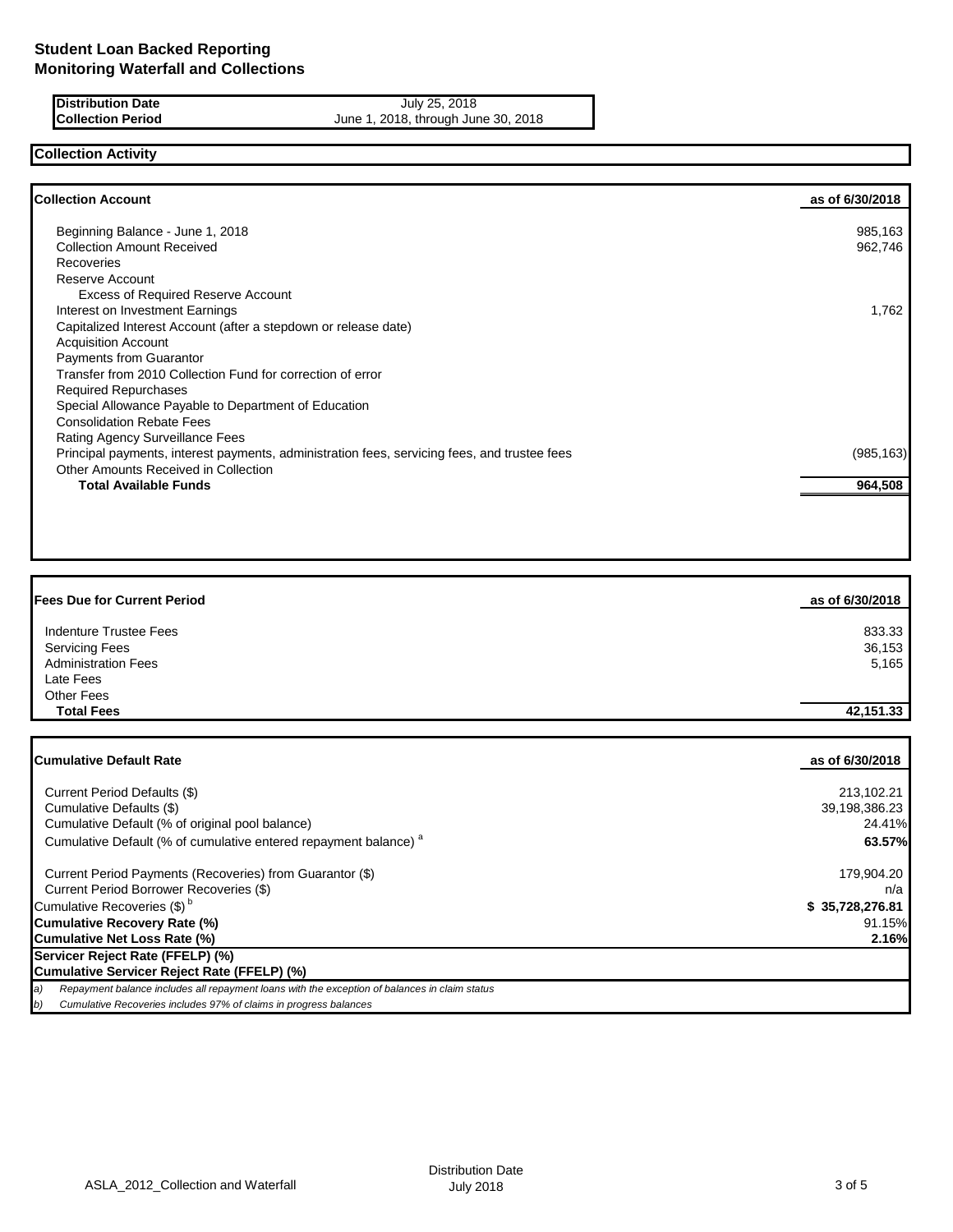### **Waterfall Activity**

| <b>Waterfall for Distribution</b>                                                         | <b>Amount Due</b> | <b>Amount Remaining</b> |
|-------------------------------------------------------------------------------------------|-------------------|-------------------------|
| <b>Total Available Funds</b>                                                              |                   | 964,508                 |
| First: Payments under any Joint Sharing Agreement                                         |                   |                         |
| <b>Second: Trustee Fees</b>                                                               | 833.33            | 963,675                 |
| Third: Servicing Fees and Backup Servicing Fees                                           | 36,153            | 927,522                 |
| <b>Fourth: Administration Fees</b>                                                        | 5,165             | 922,357                 |
| <b>Fifth: Noteholder Interest</b>                                                         | 108,941.22        | 813,415                 |
| Sixth: Reinstate the balance of the Reserve Fund up to the Specified Reserve Fund Balance |                   |                         |
| Seventh: Noteholder Principal, until paid in full                                         | 813,415.45        | 0                       |
|                                                                                           |                   |                         |
|                                                                                           |                   |                         |

| <b>Principal and Interest Distributions</b> | Class A-1      |
|---------------------------------------------|----------------|
|                                             |                |
| Monthly Interest Due                        | 108,941.22     |
| Monthly Interest Paid                       | 108,941.22     |
| <b>Interest Shortfall</b>                   | 01             |
| Interest Carryover Due                      | $\overline{0}$ |
| Interest Carryover Paid                     | 01             |
| <b>Interest Carryover</b>                   | $\overline{0}$ |
| Monthly Principal Distribution Amount       | 813,415.45     |
| Monthly Principal Paid                      | 813,415.45     |
| Shortfall                                   |                |
| <b>Total Distribution Amount</b>            | 922,356.67     |
|                                             |                |